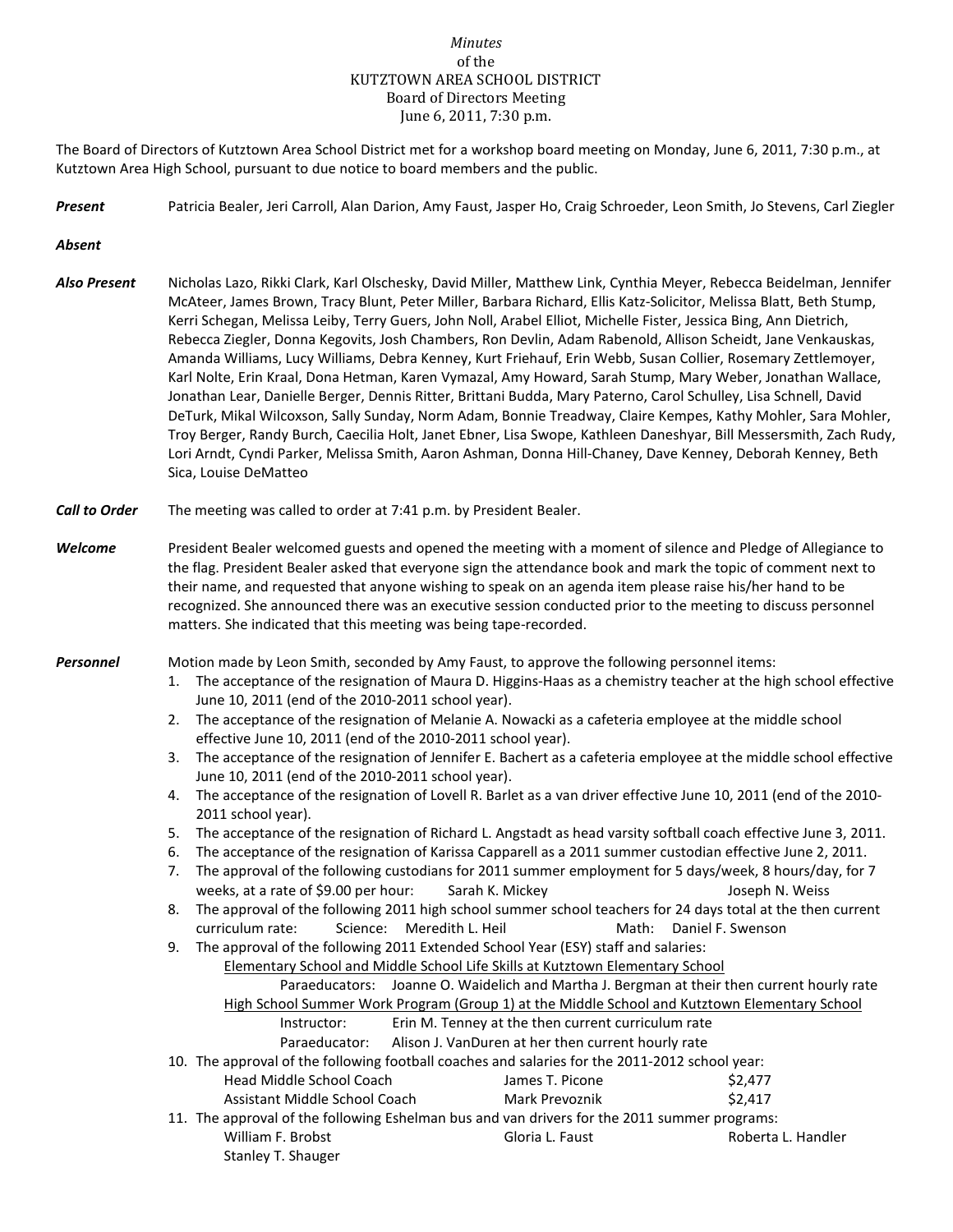| June 6, 2011<br>Page 2 of 3                  |                                                                                                                                                                                                                                                                                                                                     |                                         |                                                                                                                                                                                                                                                                                                                    |          |                    |  |
|----------------------------------------------|-------------------------------------------------------------------------------------------------------------------------------------------------------------------------------------------------------------------------------------------------------------------------------------------------------------------------------------|-----------------------------------------|--------------------------------------------------------------------------------------------------------------------------------------------------------------------------------------------------------------------------------------------------------------------------------------------------------------------|----------|--------------------|--|
|                                              | <b>Roll call vote:</b><br>Motion carried.                                                                                                                                                                                                                                                                                           | Yes 9                                   | No 0                                                                                                                                                                                                                                                                                                               | Absent 0 |                    |  |
|                                              |                                                                                                                                                                                                                                                                                                                                     |                                         | All Personnel were Approved Pending the District's Receipt of All Mandated Credentials.                                                                                                                                                                                                                            |          |                    |  |
| Staff<br>Reorganization                      | Motion made by Jasper Ho, seconded by Leon Smith, to approve the Resolution for Declining Enrollment,<br>Curtailment of Programs, Alteration of Programs, per the attached.                                                                                                                                                         |                                         |                                                                                                                                                                                                                                                                                                                    |          |                    |  |
|                                              | <b>Roll call vote:</b><br>Motion not carried.                                                                                                                                                                                                                                                                                       | Yes 3 (Carroll, Faust, Ho)              | Motion made by Amy Faust, seconded by Jasper Ho, to amend the Resolution for Declining Enrollment,<br>Curtailment of Programs, Alterations of Programs to remove item #3, the reduction of a technology education<br>position, and to direct the administration to look at an alternative position to cut.<br>No 5 | Absent 0 | Abstain 1 (Darion) |  |
|                                              |                                                                                                                                                                                                                                                                                                                                     |                                         |                                                                                                                                                                                                                                                                                                                    |          |                    |  |
|                                              | <b>Roll call vote:</b><br><b>Motion not carried.</b>                                                                                                                                                                                                                                                                                | Yes 4 (Carroll, Darion, Faust, Stevens) | Motion made by Jo Stevens, seconded by Al Darion, to table the original motion to approve the Resolution for<br>Declining Enrollment, Curtailment of Programs, Alterations of Programs.<br>No 5                                                                                                                    | Absent 0 |                    |  |
|                                              | Motion made by Jasper Ho, seconded by Leon Smith, to approve the Resolution for Declining Enrollment,<br>Curtailment of Programs, Alterations of Programs, per the attached.<br><b>Roll call vote:</b><br>Absent 0<br>Yes 6<br>No 3 (Darion, Stevens, Ziegler)<br><b>Motion carried.</b>                                            |                                         |                                                                                                                                                                                                                                                                                                                    |          |                    |  |
| Life Insurance                               | Employee Group Motion made by Jo Stevens, seconded by Leon Smith, to approve the renewal of the employee group life insurance<br>coverage offered by Assurant (PSBA) for a two year period of July 1, 2011 through June 30, 2013 at a rate of \$0.10<br>per thousand dollars of coverage. There is no change from the current rate. |                                         |                                                                                                                                                                                                                                                                                                                    |          |                    |  |
|                                              | <b>Roll call vote:</b><br><b>Motion carried.</b>                                                                                                                                                                                                                                                                                    | Yes 9                                   | No 0                                                                                                                                                                                                                                                                                                               | Absent 0 |                    |  |
| Policy 620<br><b>Adoption</b>                | Motion made by Leon Smith, seconded by Jo Stevens, to approve the second reading and adoption of Policy 620,<br>Fund Balance.                                                                                                                                                                                                       |                                         |                                                                                                                                                                                                                                                                                                                    |          |                    |  |
|                                              | Roll call vote:<br><b>Motion carried.</b>                                                                                                                                                                                                                                                                                           | Yes 9                                   | No 0                                                                                                                                                                                                                                                                                                               | Absent 0 |                    |  |
| <b>Section 700</b><br><b>Policies</b>        | Motion made by Amy Faust, seconded by Jo Stevens, to approve the first reading of the Section 700 policies.                                                                                                                                                                                                                         |                                         |                                                                                                                                                                                                                                                                                                                    |          |                    |  |
|                                              | <b>Roll call vote:</b><br>Motion carried.                                                                                                                                                                                                                                                                                           | Yes 9                                   | No 0                                                                                                                                                                                                                                                                                                               | Absent 0 |                    |  |
| Conference<br><b>Request</b>                 | Motion made by Amy Faust, seconded by Leon Smith, to approve the request for Zachary N. Rudy to attend the PA<br>STEM conference in Johnstown, PA from June 15-16, 2011, at a cost of \$800.58.                                                                                                                                     |                                         |                                                                                                                                                                                                                                                                                                                    |          |                    |  |
|                                              | Roll call vote:<br>Motion carried.                                                                                                                                                                                                                                                                                                  | Yes 9                                   | No 0                                                                                                                                                                                                                                                                                                               | Absent 0 |                    |  |
| <b>Summer Bus &amp;</b><br><b>Van Routes</b> | Motion made by Amy Faust, seconded by Jo Stevens, to approve the 2011 summer bus and van routes.                                                                                                                                                                                                                                    |                                         |                                                                                                                                                                                                                                                                                                                    |          |                    |  |
|                                              | <b>Roll call vote:</b><br>Motion carried.                                                                                                                                                                                                                                                                                           | Yes 9                                   | No 0                                                                                                                                                                                                                                                                                                               | Absent 0 |                    |  |